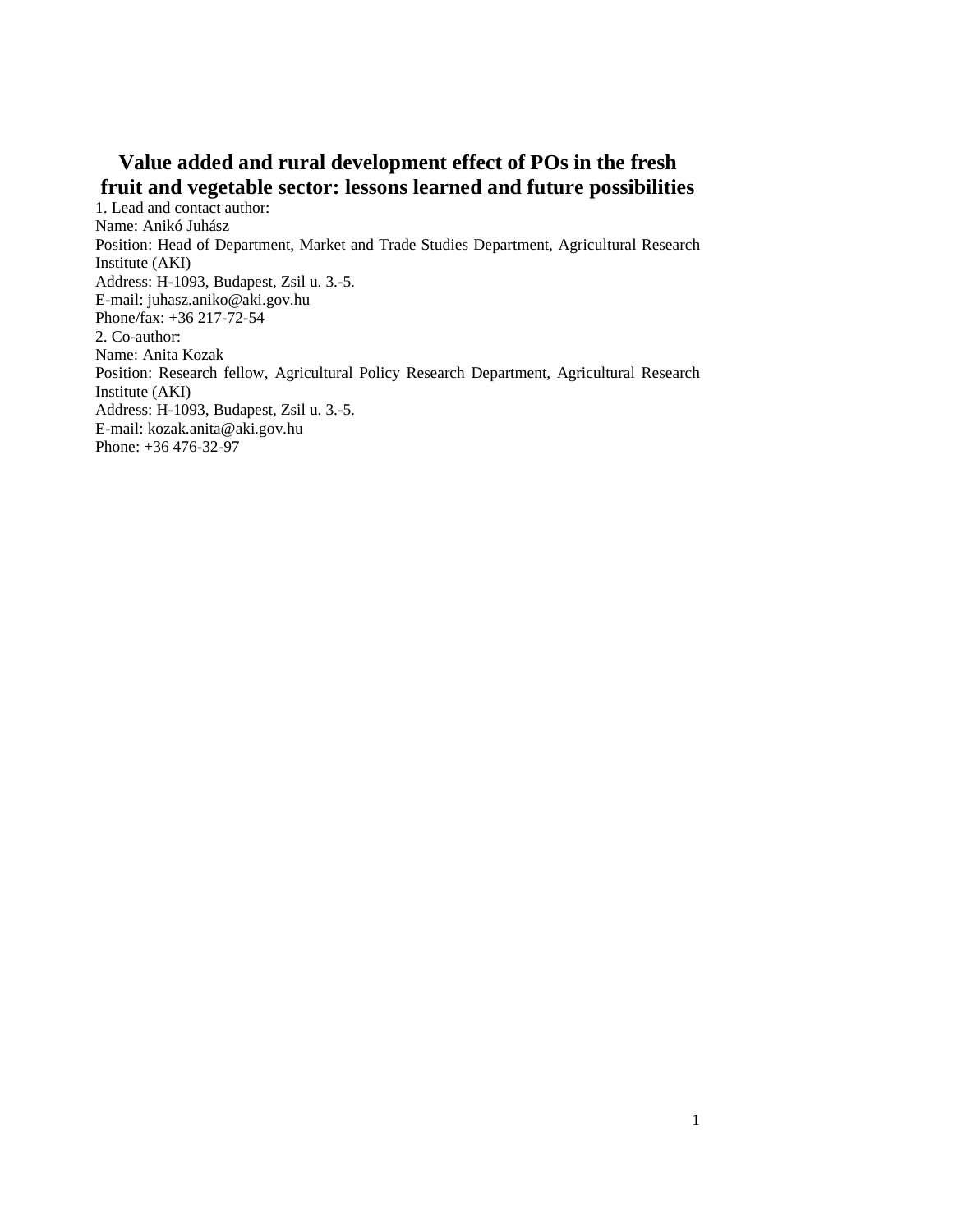### **Value added and rural development effect of POs in the fresh fruit and vegetable sector: lessons learned and future possibilities Executive summary**

Fruit and vegetable sector is important for Hungary because it is a labour intensive rural sector, connecting around 100 thousand families to agricultural production. It contributes to bio- and cultural diversity: optimally utilizing ecological conditions and maintaining numerous specialty products. Increasing value added is important because consumer preferences are rapidly changing and extensive import competition as well the buyer-power of retail sector are extremely lowering the income level of raw products. The reason for starting this research was the fact that proliferation of POs (Producer Organization) in Hungary begin to stagnate in the last few years, although every known market trend suggested further rapid increase of their market share. We tried to find the core sustainability problems in our PO system, using GEM (governance, embedding and marketing) method which we found an appropriate tool for comprehensive syntheses of sustainable supply chain case studies.

We selected two POs, representing in many aspects two distinctively different types: DélKerTÉSZ is an off-spring of a former cooperative based production system, at present it is the second largest PO, with members mainly producing vegetables in intensive glass-house and foliage systems, Grand-Coop on the other hand is a bottom-up initiation without former cooperative background, it is much smaller in scale and mainly coordinates fruit growers.

The analysis of the governance, marketing and embedding of DélKerTÉSZ and Grand-Coop showed distinctive differences in the strategy they followed in their development. Both strategies seem to be viable. In case of DélKerTÉSZ the main driver is the governance and marketing based value chain partnership, allowing for quality innovation. In case of Grand-Coop the main driver is an extended wholesaler market activity which allows for the much required flexibility but only viable with professional and quite similar members. In both cases the major obstacles and threats come from embedding and not the local but the general economic and legistlative situation. At first it appears to be good news: because these conditions can be changed by the public administration. At second glance it is the worst possible scenario because these problems are mainly deeply embedded in our present society not possible to change without the general recovery of our morals and that's not an objective for tomorrow.

In 2010 we would like to extend our research to all of the finally acknowledged POs, making it possible to create PO clusters with tipical success and failure factors. Our long term aim is to develope our results into a good practices handbook with emphasis on warning signals at the critical development stages.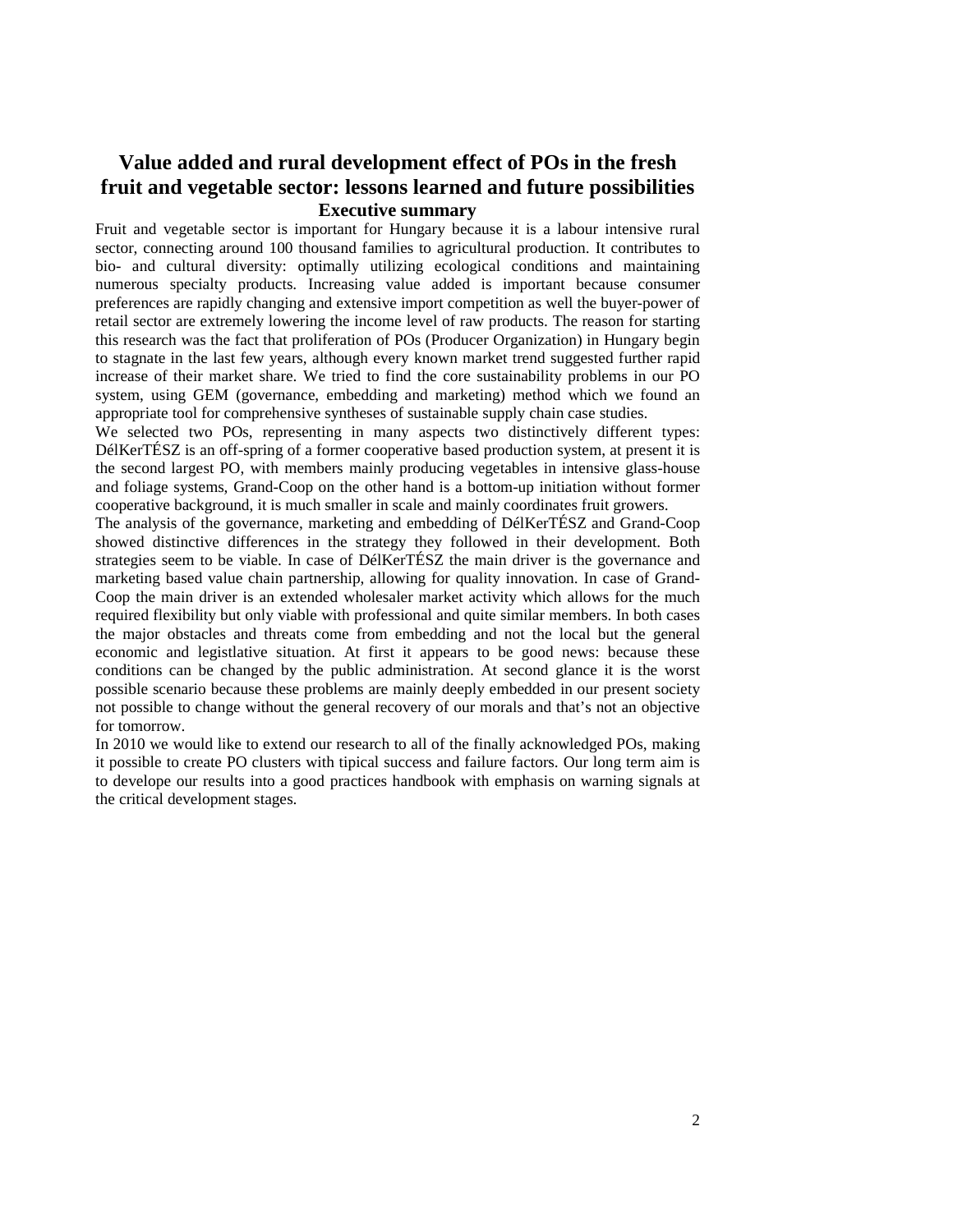## **Value added and rural development effect of POs in the fresh fruit and vegetable sector: lessons learned and future possibilities Abstract**

In the last years the expected concentration of the Hungarian fruit and vegetable sector through the PO system failed to come true. We tried to find the core sustainability problems of our PO system, through using GEM (governance, embedding and marketing) method. The case studies of DélKerTÉSZ and Grand-Coop showed distinctive differences in the strategy they followed in their development. Both strategies seem to be viable, in case of DélKerTÉSZ the main driver is the governance and marketing based value chain partnership, allowing for quality innovation. In case of Grand-Coop the main driver is an extended wholesaler market activity which allows for the much required flexibility but only viable with professional and quite similar members. In both cases the major obstacles and threats come from embedding and not the local but the general economic and legistlative situation.

**Keywords: PO, value added, fruit and vegetable sector**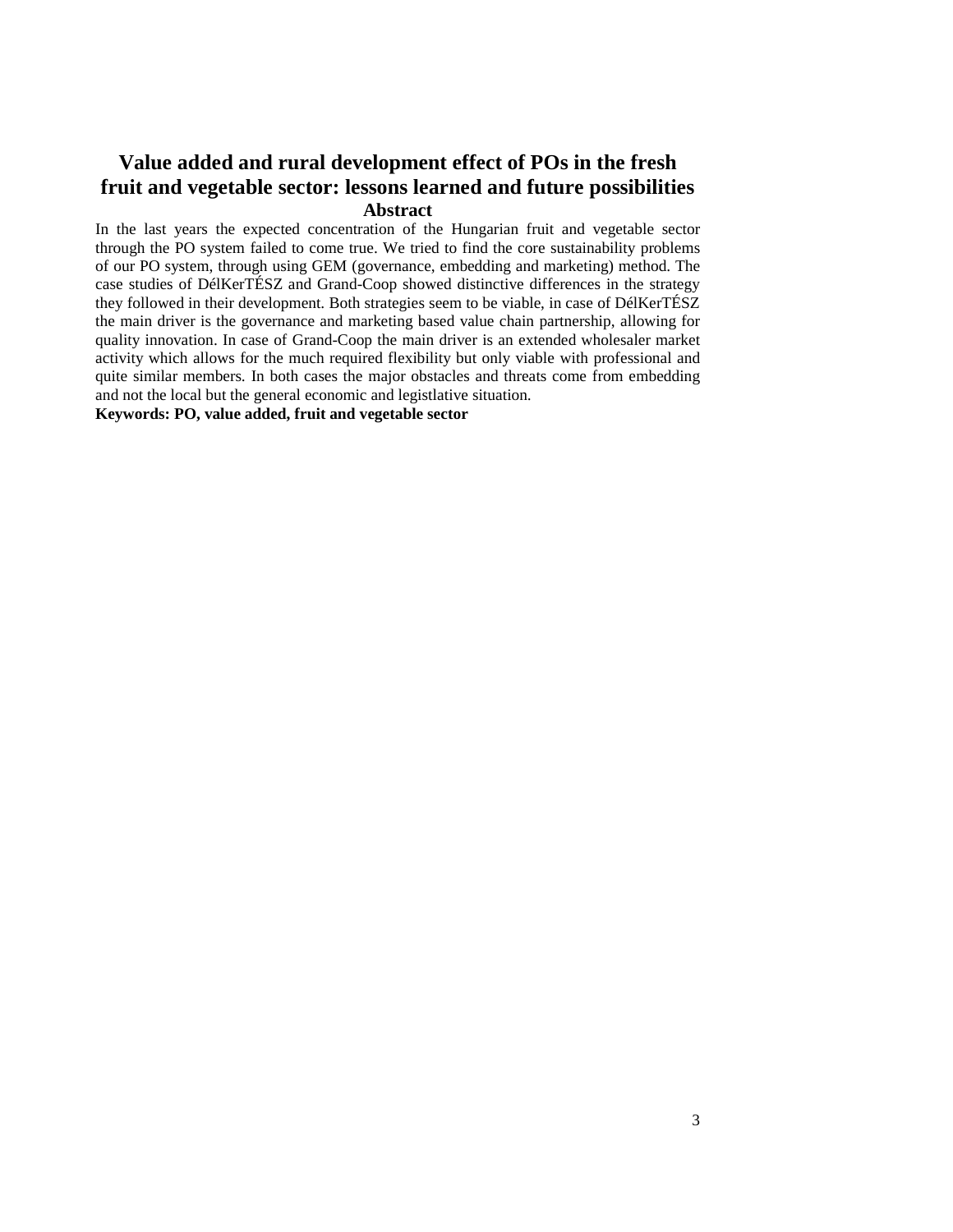## **Value added and rural development effect of POs in the fresh fruit and vegetable sector: lessons learned and future possibilities Introduction**

Fruit and vegetable sector is important for Hungary because it is a labour intensive rural sector, connecting around 100 thousand families to agricultural production. It contributes to bio- and cultural diversity: optimally utilizing ecological conditions and maintaining numerous specialty products. Increasing value added is important because consumer preferences are rapidly changing and extensive import competition as well the buyer-power of retail sector are extremely lowering the income level of raw products. With our research we would also like to demonstrate the efficiency of increasing value-added in the agriculture sector as a rural development tool and thus contribute to the policy debate over the necessity of this kind of funding.

The structure of the paper is organised as follows. First, we provide a brief literature review and methodology used for conducting our research. Second, we describe the Hungarian fruit and vegetable value chain. Then, we present the results of our two PO case studies with some implications for further research.

#### **Literature review and methodology**

The reason for starting this research was the fact that proliferation of POs in Hungary begin to stagnate in the last few years, although every known market trend suggested further rapid increase in the market share of POs. We started to look for the reasons by visiting POs and conducting personal interviews asking questions about problematic areas of present operation. These first experiences proved to be extremely fruitfull, resulting in an extensive problem tree identifing the range of issues, which then allowed us to focus properly on the main drivers behind the current situation. We decided to use value chain analyses in the sense of Dunn [2005]: "The full range of activities that are required to bring a product from its conception to its end use. These include design, production, marketing, distribution, and support to get the product to the final consumer. The activities that comprise a value chain can be contained within a single firm or many firms." We were interested in identifying the value chain implications for the Hungarian PO sector, by:

- analysing the evolution of the Hungarian fruit and vegetable value chain using Kaplinsky-Morris [2001] paper, through conducting short telephone interviews with the major chain captains (modern retailers) about their procurment policy of the fruit and vegetable products,
- drawing the POs development/innovation timelines suggested in the method paper of Berdegué et al [2005], through conducting structured personal interviews with the management of the two selected POs,
- and last but not least finding the core of sustainability problems of our PO system, through using GEM method of Wiskerke [2002] which we found an appropriate tool for comprehensive syntheses of sustainable supply chain case studies.

This sustainability trajectory is always a combination of governance, embedding and marketing (thus G+E+M), but different case studies show different performance (dynamism and bottlenecks) in these areas thus public and/or private support needed to improve the performance is different for each type of initiative [Wiskerke, 2002].

Analysing governance as chain innovation is helpful to identify the value-adding options, additional income and employment opportunities for small-scale farmers and rural areas, and for other actors along a chain. We think that added value should not be considered only as a monetary category but inclusion of non-monetary benefits such as improved know-how, social cohesion and enhanced social standing would reflect the real values much better [Roduner – Gerrits, 2006]. Looking at marketing as a chain differentiation allows for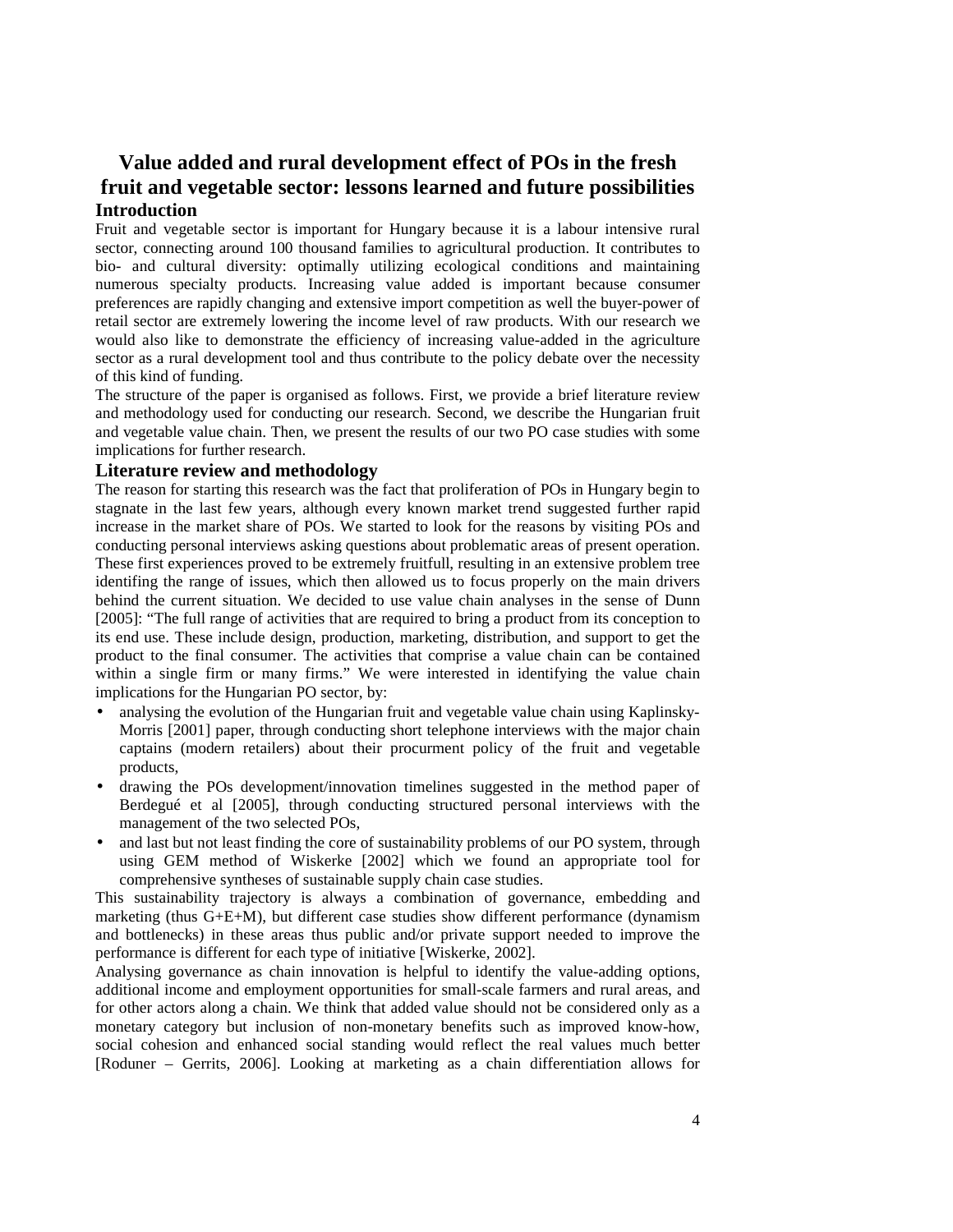improvement of performance and profitability in an ever increasingly competitive market situation. Embedding is also a key area of sucess, also stated by Dannenber [2006] who found that the best position in competition has farms which are embedded in the local cluster in connection with integration in supra-regional networks (material and immaterial). This leads to the rural development effect of the POs, backed by the more recent approach of development programmes shifting emphasis from output increase to income and livelihood concerns, from emphasis on technology to economic and social relationships, from focusing on "supply-side" intervention to market demand and post harvest support [Humphry, 2005]. As Nemes [2005] with the "new rural development paradigm" tries to identify how rural initiatives reconfiguring local resources can be helped by the "centre" in a way to maintain local values but reaching economic sustainability.

At the second research phase we selected two POs, representing in many aspects two distinctively different types: Dél-Kertész is an off-spring of a former cooperative based production system, at present it is the second largest PO, with members mainly producing vegetables in intensive glass-house and foliage systems, Grand-Coop on the other hand is a bottom-up initiation without former cooperative background, it is much smaller in scale and mainly coordinates fruit growers. They both seemed to be successful, and sustainable which was a prerequisite to the selection for this research. However we know that negative cases can contribute just as much to a sustainability research and bear implications for the policy makers. That's why we would like to extend our research to all of the finally acknowledged POs, making it possible to create PO clusters with tipical success and failure factors. Our long term aim is to develope our results into a good practices handbook with emphasis on warning signals at the critical development stages.

#### **The changing fruit and vegetable chain in Hungary**

From the production of fruit and vegetables in Hungary the domestic fresh market increased its importance from 24% in 2000 to 32% in 2007 (1. figure).



1. figure: Product balance of Hungarian fruit and vegetable sector (2000-2007)

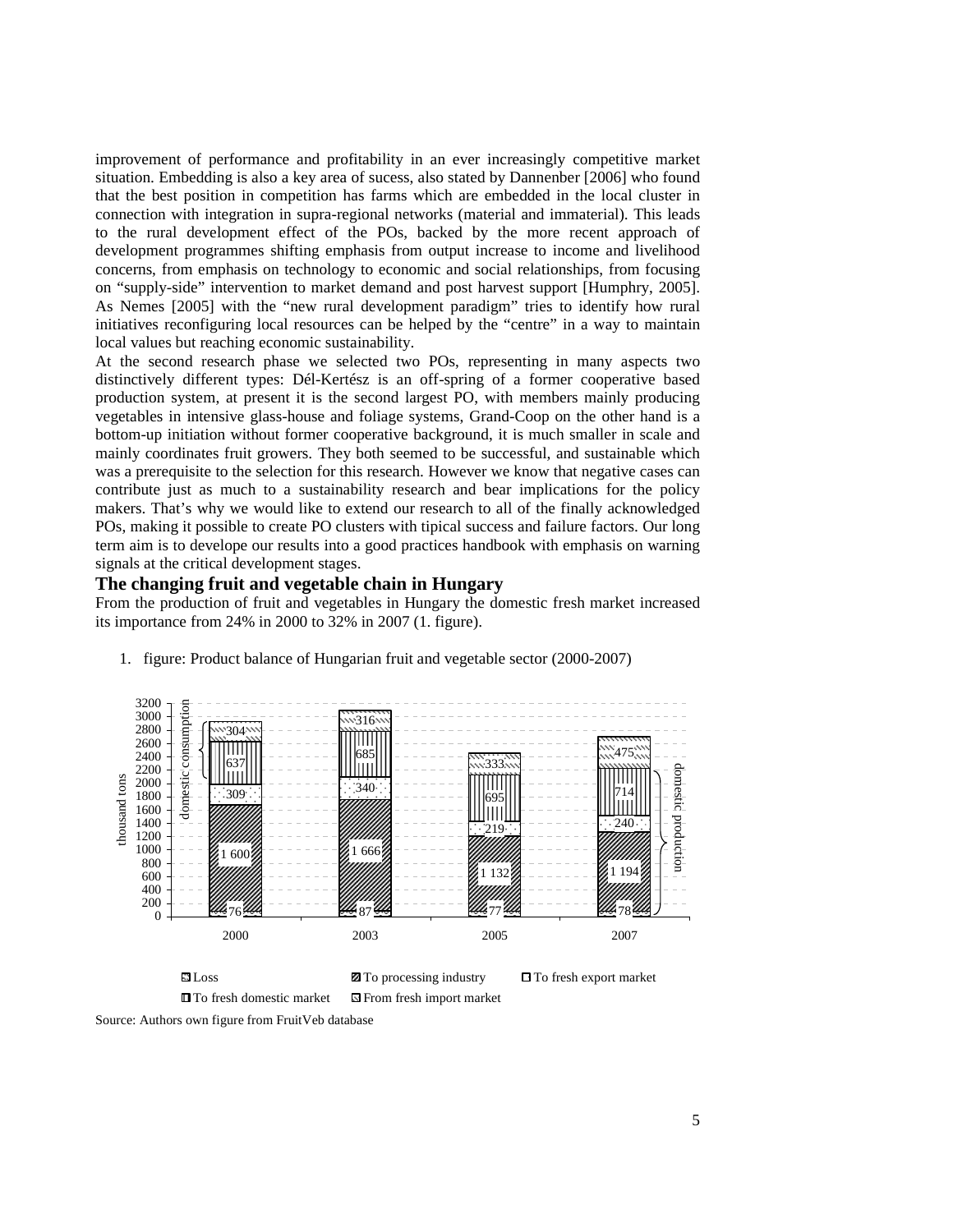Processing industry on the other hand losed ground (61%-54%) and even the actual amount of fuits and vegetables procured decreased continuously (-406 thousand tons). From the domestic fresh fruit and vegetable consumption the share of import increased considerably from 32%in 2000 to 40% in 2007.

#### **The evolution of the marketing channels**

The development of the Hungarian retail trade is not only characterized by the ever growing concentration but also by the appearance of new type of store and business formats. Thus the main reason of the store number decrease is the ever growing sales and success of the large surface-low price stores, namely hypermarkets and discounts. In spite of these trends the Hungarian food retail trade can still be characterized as "two-poled" because beside the increasing popularity of the large surface stores mainly in urban areas the other special feature is the remaining large number of small stores mainly in rural areas, which has three main reasons:

- The presence of the so called "forced entrepreneurs".
- The almost franchise-like operating domestic chains coordinating mainly smallmedium sized stores and mini chains.
- The low mobility of the average Hungarian making the access of large surface stores designed for car owners difficult [Juhász-Stauder, 2005].

Restructuring of the retail sector has direct and indirect implications for the fruit and vegetable value chain (2. figure).



2. figure: Evolution of the food market channels between 2000 and 2007 (%)

Source: GfK Hungária, Retail ananlysis 2007

The drastically narrowing share of independent small shops (28%–15%) effect the fruit and vegetable sector directly because the traditional greengrocers belong to this category. According to the trends the number of greengrocers started to decline after the peek of 3,5 thousand in 2003 but the number was still higher in 2007 than in 2000. The rapid rise of discounters and hypermarkets has indirect and opposite effect on the fruit and vegetable supply chain. Discounters have fundamentally different sortiment policy: they only keep basic products and special regional products are not offered or only in high season. As Szabó [2004] highlights different retail formats care and present fruit and vegetables differently (1. table).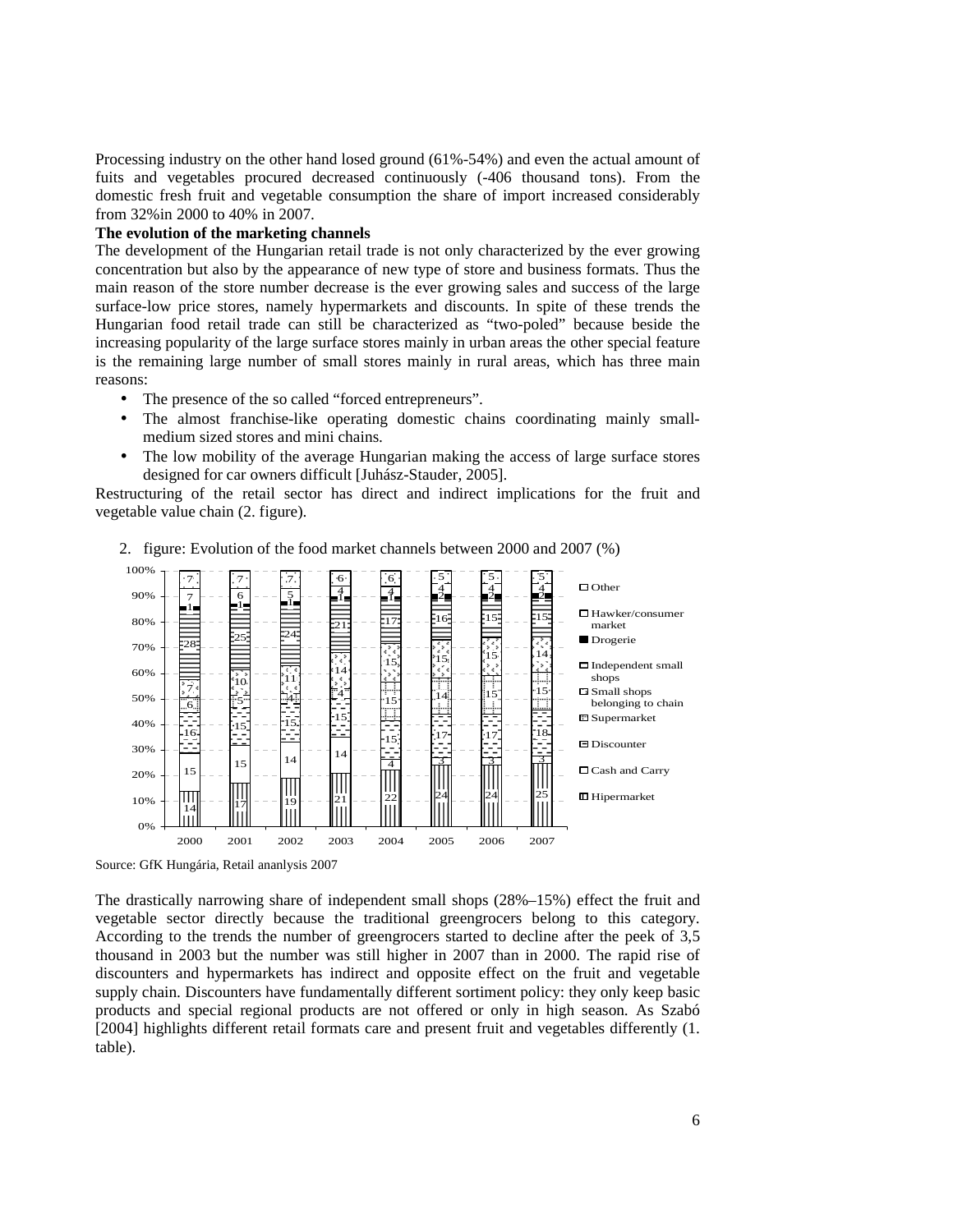1. table:The range of fruit and vegetable sortiment at the different retail formats

|                      | Vegetables | Fruits    | Together  |
|----------------------|------------|-----------|-----------|
| <b>Discounters</b>   | $15-20$    | $10 - 15$ | $25 - 30$ |
| Supermarkets         | 20-30      | $15-20$   | 40-50     |
| Source: Szabó [2004] |            |           |           |

Centralised order and distribution is quite widespread among the retailers present at the Hungarian market even in case of fruits and vegetables. Procurement practices in case of fresh fruit and vegetables are far from uniform: one discounter has regional center, buyer groups operate as well, coordinating two or three retailers in one country and last but not least we also have a domestic retail chain still with completely decentralized (shop level) procurement. The interviewed retailers stated that the average number of suppliers in fruit and vegetable category is quite low, between 20 and 30 and the number of small suppliers is insignificant (1-5) and usually seasonal. One exception is the above mentioned domestic retailer with the decentralized procurement. The direct small fruit and vegetable farmer sales to the modern retailers are quite low, approximately 5% at Metro, 15% at Spar, at the domestic chain CBA it is much higher around 30-40%. The interviewed retailers agreed on that requirements of large volumes and continuous supply exclude most of the small farmers. Retailers also agreeded on decreasing the number of suppliers being a strategic decision more and more common, which means prefering those partners who can supply a broad range of fruit and vegetables. These trends are favourable for POs, professional wholesalers and unfortunately also for the large importers.

At present the modern and the traditional fruit and vegetable marketing channels are the most typical ways of supplying the Hungarian consumer with fresh products (3. figure).



3. figure: Traditional and modern marketing channels of the fresh fruit and vegetables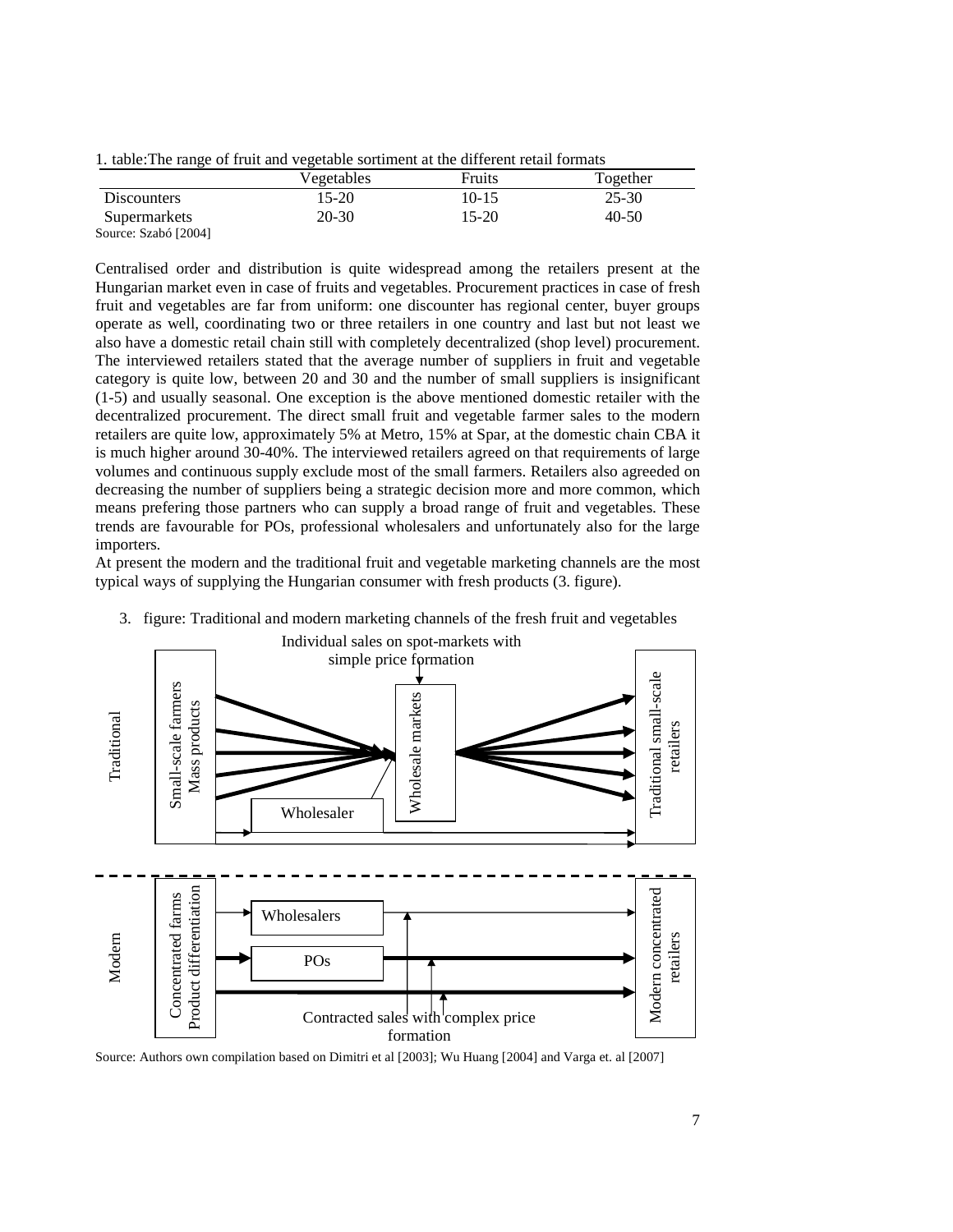Altough the global presence of the wholesale markets decrease continuously at regional level they still have considerable importance. For example in Hungary inspite of the major changes in the fruit and vegetable value chain the wholesale markets share of from the sales is still quite high, approximately 30-35%. The positive elements keeping it alive are the distributional importance, on the spot price formation and rich assortment of new or rare fruits and vegetables. On the negative side wholesale markets are also the place of semi-illegal "taxminimizing" trade without the least possibility of traceability. According to international experiences hidden economy is thriving in countries where tax burdens are high, legal conditions are weak, and unemployment is high, these pre-conditions are present in the agriculture oriented rural and underdeveloped areas of Hungary.

Semi-illegal trade is a main obstacle of the further development of POs – being registered as wholesalers – because they have to operate transparently in a sector of the economy where all the others are half hidden.



4. figure: Fruit and vegetable Producer Organizations (PO) in Hungary (1999-2007)

Source: Authors own figure from data provided in Dudás [2009]

It is no wander that the forming of POs started slowly, until 2003-2004 only the very brave and strong minded formed PO (4. figure). Before the EU accession dynamic development action had to take place because POs had market regulation functions in the EU much needed for the Hungarian sector as well. The favourably changes in the subsidy system proved to be successful resulting in a peak number of POs just before the accession. Until today the number of POs decreased considerably and the sales value also seems to increase slowly. The operation of POs did not result in the expected concentration still not being a generally excepted form of cooperation among the Hungarian fruit and vegetable growers.

Appart from the above mentioned problem of semi-illegal trade the other reason of resistance is the still lingering past of the forced cooperation. After the change of political system the vertical relationship between the levels of the supply chain disintegrated. This situation was equally disfavourable for the producers, processors and retailers still the general distrust and the unstable markets was maintained for quite a long time because of the personal benefits from it. The chaotic conditions prevailed for years and it affected the SME-s multiplied. In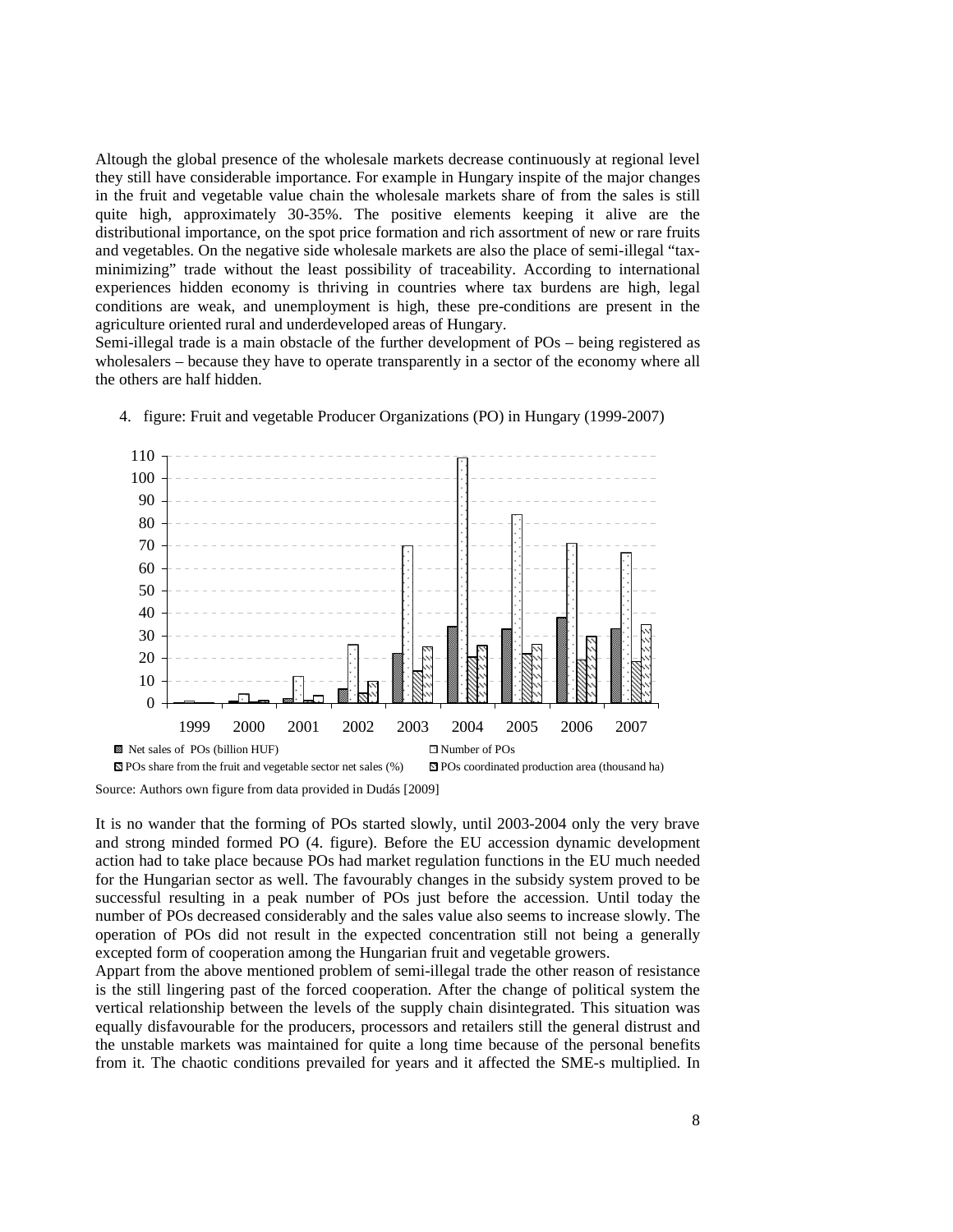1994: 74% of the SME-s did not sign any kind of contracts and even those having contracts complained about the frequent violation events. The situation improved considerably in the last ten years, according to another survey in 2005 61% of the agricultural producers conducted written contracts but even higher, 74% of the business enterprises had contracts [Kartali et al, 2009].

#### **GEM profile of the selected POs: implications for sustainability Background of the POs**

At this second research phase we selected two POs, representing in many aspects two distinctively different types of the Hungarian POs: DélKerTÉSZ is an off-spring of a former cooperative based production system, at present it is the second largest PO, with members mainly producing vegetables in intensive glass-house and foliage systems, Grand-Coop on the other hand is a bottom-up initiation without former cooperative background, it is much smaller in scale and mainly coordinates fruit growers (5. figure). They are on the other hand both seemed to be successful, and sustainable which was a prerequisite for the selection.

In the present case studies both DélKerTÉSZ and Grand-Coop show examples of conditions and opportunities for small and medium scale farmers to achieve viable position in the Hungarian fruitn and vegetable value chain.



5. figure: DélKerTÉSZ and Grand-Coop in the Hungarian PO sector (2005-2007)

Source: Authors own figure from data provided by Dudás [2009], DélKerTÉSZ and Grand-Coop

DélKerTÉSZ PO is located in Hungary, Southern Great-Plain region, Csongrád county, Szentes town. The area is a traditional vegetable growing region, where glass-house and foliage production appeared in the 1960's after searching for oil resulted in finding geothermal energy (hot water). In 1975 the former cooperative founded KZR (which is Early Vegetable Production System) operating as a quite successful integrator of part-time growers in the region. At the peak of KZR (mid eighties) the marketed volume of vegetable (mainly paprika) reached 23 thousand tons, 85% from glass houses and foliage. At the change of political systems, KZR stoped operation but coordination of the farmers continued at the local cooperative (Árpád Cooperative) albeit coordinated volume and number of farmers dropped considerably. The appearance and proliferation of new market players in wholesale and retail promised freedom and new opportunities for the producers. Few years of hectic market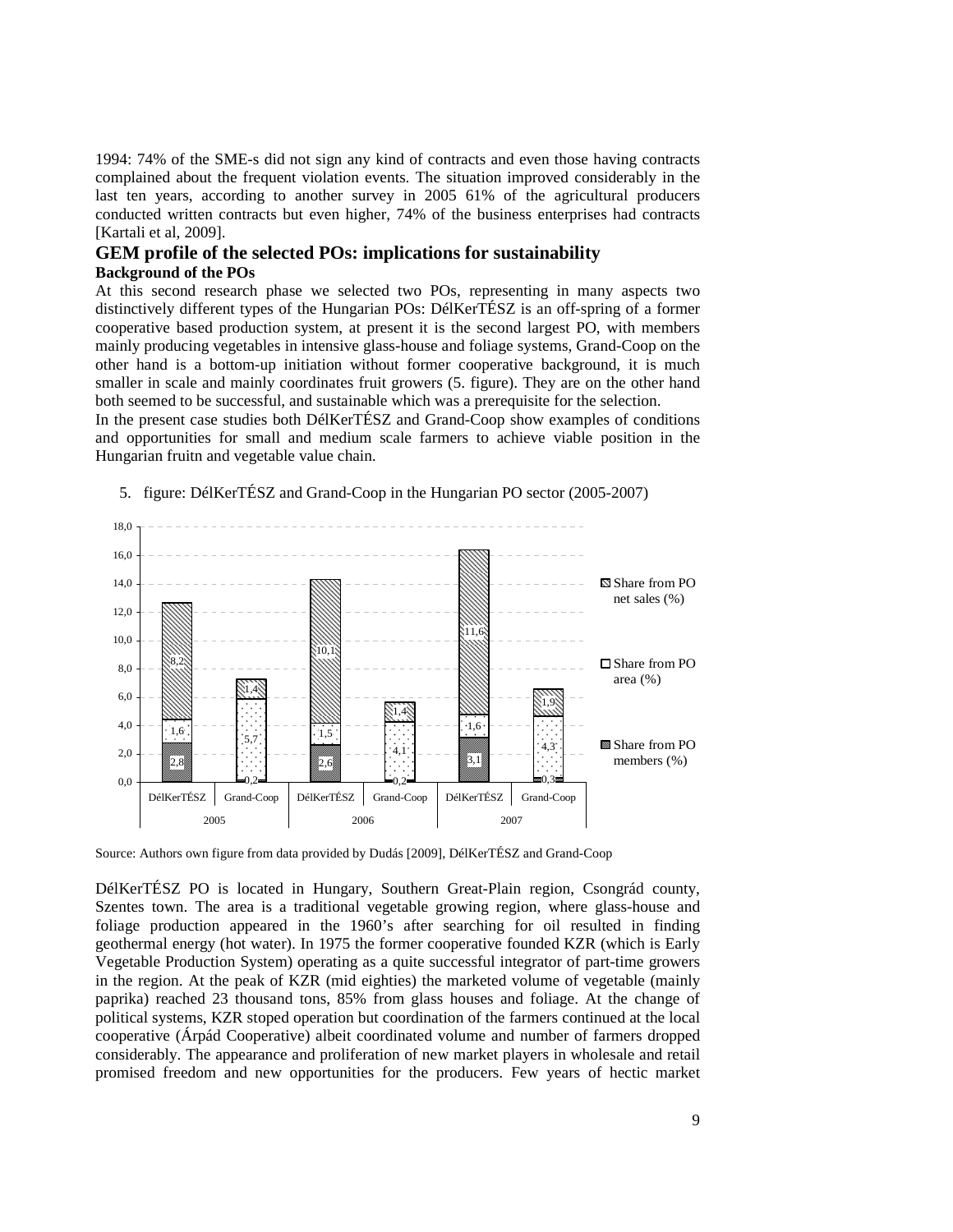conditions had to come to raise the need of a new cooperation among the glasshouse-foliage vegetable growers. More than ten years ellapsed from the end of KZR to the founding of DélKerTÉSZ, the time was just right in 2002: the ever increasing input prices and requirements of retailers, the bad experiences with semi-illegal wholesalers, and the uncertainty of the coming EU accession all helped but the final incentive was the new, quite favourable subsidy opportunities for POs. At the end of 2002 277 members founded Délalföldi Kertészek Zöldség-Gyümölcs Értékesítő Szövetkezet (DélKerTÉSZ) PO which applied for and got the final accepted status in 2004 just before the EU accesion. In 2007 the PO coordinated the production of 587 members (most of them being small scale farmers), 347 hectars, 12,6 thousand tons of fruit and vegetable and reached 3,8 billion HUF sales (approximately 15,3 million EUR).

Grand-Coop PO is located in Hungary, Southern Great-Plain region, Bács-Kiskun county, Kiskörös town in a traditional fruit growing area. The PO was founded a few years earlier in 1999 as a bottom up initiation of 15 experienced, indepently viable and similar sized fruit growers. It had no direct link with the local former cooperative or municipality. Two POs started almost at the same time in the same growing area: Grand-Coop united the middle size farmers the other one the small growers. PO development program subsidies proved to be an effective tool of new POs initiation. In 2007 the Grand-Coop coordinated the production of 63 members (most of them still being middle sized fruit growers), 1 521 hectars, 4,7 thousand tons of mainly fruits and reached 628 million HUF sales (approximately 2,5 million EUR). Grand-Coop is a smaller initiatve than DélKerTÉSZ, thus they could only reach the final accepted status this year at the end of the possible time limit.

#### **Sustainability profile: chain governance, marketing and embedding of the POs**

The development timeline shows that the two POs moved on a very similar track, intercorporating the basic stages of: building or buying a distribution center, improving grading, packaging, transport and traceability (inclusive EUREPGAP and HACCP standards). Interesting differences also appear in their development history (1. and 2. annexes), the most important is that DélKerTÉSZ mentioned 5 quality improvement developments while Grand-Coop only one. The quality lead evolution of DélKerTÉSZ meant closer internal governance and partnership opportunities with the modern retail sector (6. figure). Grand-Coop on the other hand mentioned production volume improvement four times, while Dél-KerTÉSZ only once. The volume improvement is the most obvious answer to the evolving needs of the retailer. Grand-Coop strategy seems to be a more classical wholesaler activity with buying ever increasing amount from non-members (6. figure).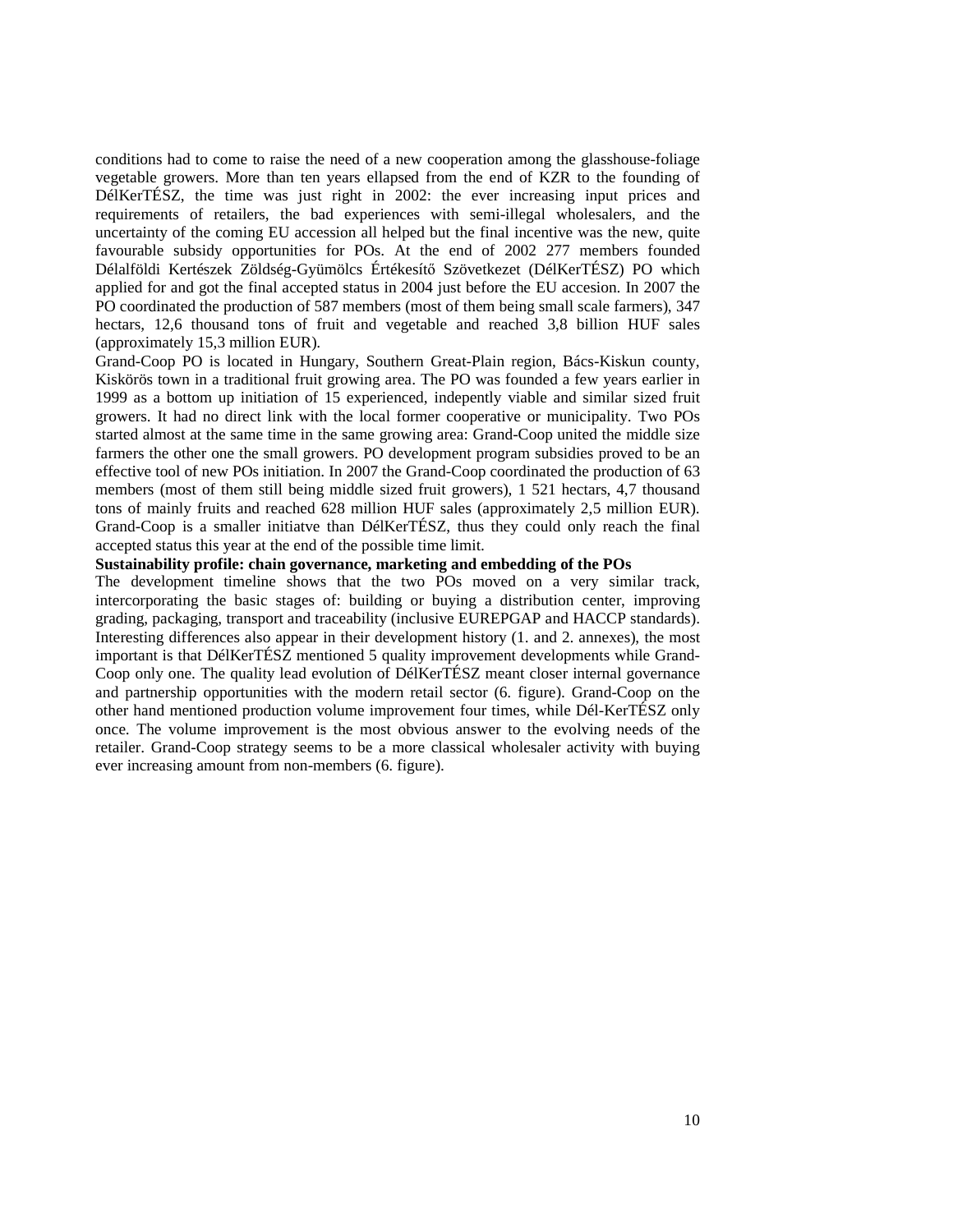

### 6. figure: Value chain governance types of DélKerTÉSZ and Grand-Coop PO

Internal governance is also quite different at the two PO: DélKerTÉSZ coordinates almost the whole vertical chain, from input suppliers, to production technology and post-harvest activites, Grand-Coop on the other hand only coordinates the post production phases. Both governance type works well, because the product and producer profile of the POs make them viable.

DélKerTÉsz coordinates production of glass-house vegetables, having special and strict technology requirements and has large number of small scale growers as members with real need of expert advisory system. Fluctuation in the membership is quite low, although the general problem of agening in the sector is present, mainly part-time growers stop production. Their place is always filled up with larger family farms because younger generation is only motivated to follow production in case of more successful businesses. These medium-large scale producers then have different need for governance, they require less production advisory and more delegated post-harvest activities. Close coordination is rewarded with constant high and – in ever increasing share – premium quality (special IPM Integrated Pest Management system) from the producers. This quality level does not always generate price premium but makes it possible to become preferred suppliers of the major Hungarian and even export market retail chains. Being a preferred supplier moved the retailer-PO relationship to a more equal partner status. This status does not mean a lot in terms of prices premium or lowering the additional costs of a retail supplier (e.g. bonuses). But it does provide the possibility of premium product innovation and less "dirty tricks of retialers" with quality reclamations, long paying periods and de-listings in case of oversupply market condition.

Grand-Coop coordinates its members in a less controlled way, main activity being the organization of markets and providing post-harvest services. Its strategy from the beginning was to operate with members being similar in size (middle) and product range (fruits, mainly apple) to minimize product quality problems and conflict if interest. The development of governance moved to different areas as by DélKerTÉSZ, instead of specializing and innovating in one product category it united with an old type fruit grower cooperative. Main reason was to gain market acces to the eastern export markets and develope the non-member

Source: Own figure based on information from DélKeTÉSZ and Grand-Coop PO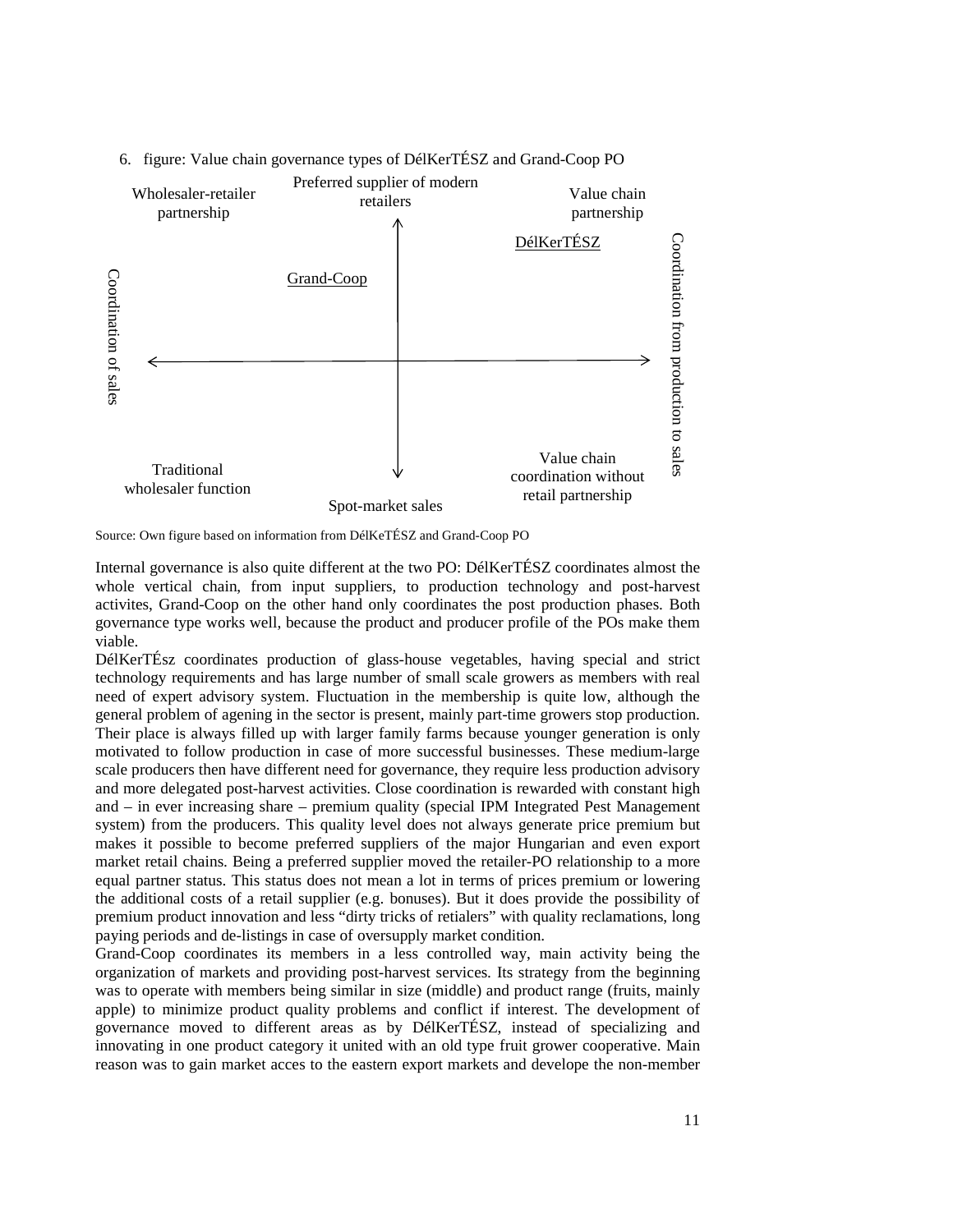wholesaler activity to stay a constant supplier of domestic retailers. To broaden wholesaler activity they rented areas on the two major wholesale markets of Hungary which proved to be a good marketing puffer option in periods of quick demand or oversupply. They feel their size and product type makes this strategy reasonable, not being large or small enough to concentrate on one product or one buyer. Fluctuation in the membership is also quite low and quite a number of independent farmers would like to join the PO, because unstable market conditions of last years. Unfortunately they reached their limit of membership not because of internal governance or market saturation problems but because of the inability to pay for the supplied products on time, lacking short-term financing.



7. figure: Marketing channels of DélKerTÉSZ and Grand-Coop PO (1999-2007)

Source: Own calculation based on information from DélKeTÉSZ and Grand-Coop PO

The general trends of changing marketing channels in the fruit and vegetable sector can be detected in case of the two POs as well. Modern retailers gained share, wholesalers and traditional retailers lost share, exporting activities grew with the same space as the POs sales volume. In case of Grand-Coop the drastic importance decrease of processors show perfectly the general unfavourable trend of the industry.

Marketing activity of the two POs differ but even Grand-Coop is more active in this are as the sector average. Both POs have homepages, distinctive logos appearing on the packaged products which are almost 80% of the sales in both cases. DélKerTÉSZ provides one retailer with private label products. They were one of the initiators of Retailer Ethical Codex requirement to put the supplier's name on the private label packaging.

DélKerTÉSZ is more active in adding value through marketing and product development, being a larger market player they have more resources but also more results from the activity. DélKerTÉSZ is a frequent exhibitor in a broad range of domestic and foreign agricultural and food fairs, usually winning quality excellence awards. They developed a detailed IPM production system which is now accepted by export market retailers more over extended to other suppliers as well. With this strict production technology and constant monitoring they created a market segment where the market access of other producers became more difficult. They also joined a premium product initiative of a modern retailer called "Taste and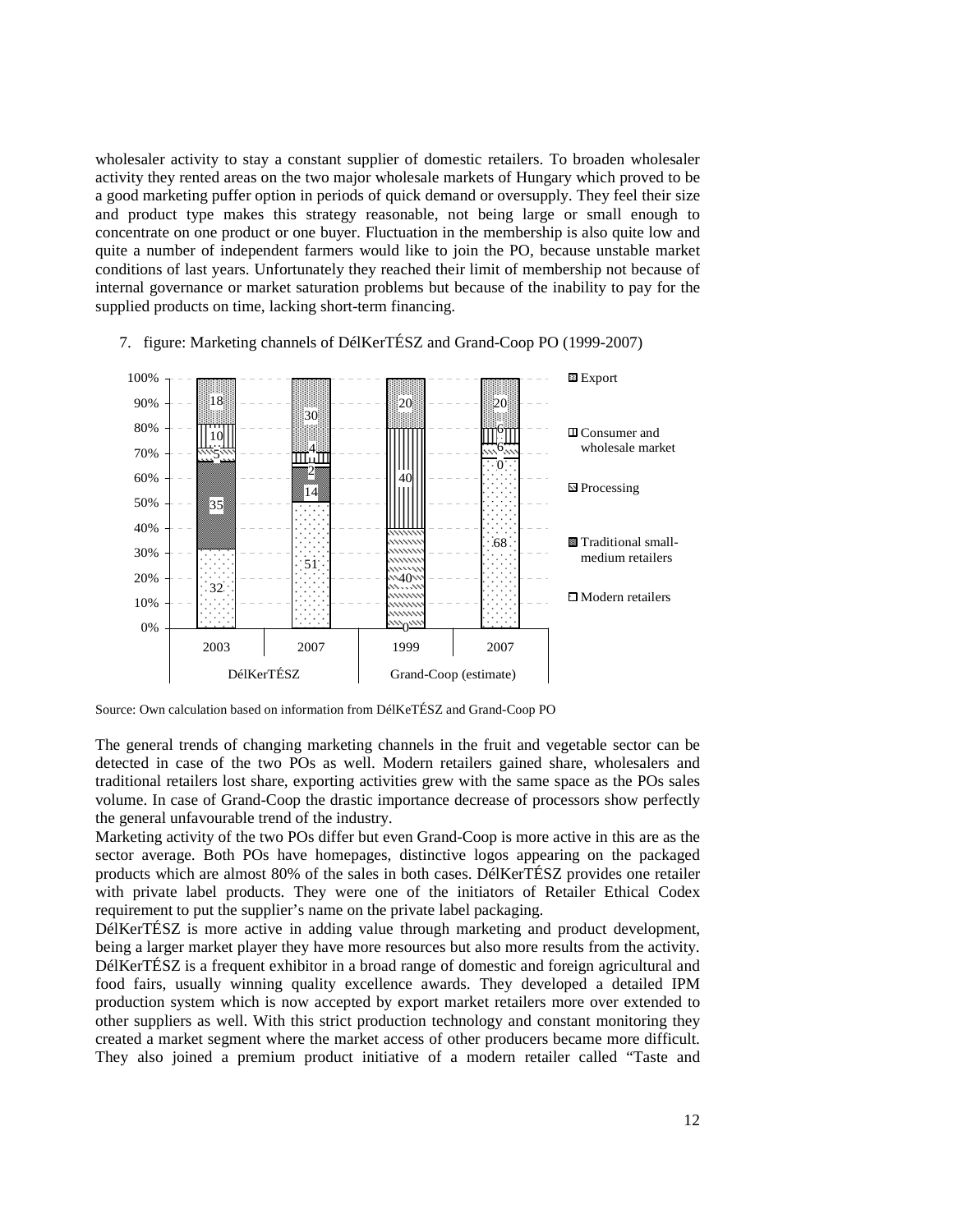Tradition", they have to provide vegetables mainly paprika with exact and constant organoleptic characteristics. There were also an initiative to supply some local varieties but the demand of the retailer not reached the volume needed for the profitability of such production.Local varieties have much higher production risks (shorter shelf life, sensitivity to pests, difficulty to produce standard forms).

Both of the POs mentioned problems with the pricing/paying practices of modern retailers affecting their competitiveness. DélKerTÉSZ and Grand-Coop both agreed that the much debated "marketing costs" are not pleasant to face but they can be managed. Grand-Coop found delayed payment the major problem. DélKerTÉSZ found the different pricing policy applying for global suppliers the most important problem with retailers. For example one retailer asks 20% repayment in Hungary but only 5% in the UK, a global supplier being strong on the UK markets can negotiate for the same 5% in Hungary, that remaining 15% makes the Hungarian suppliers unfairly uncompetitive.

The two POs also had different views on the issue of founding joint marketing POs. DélKerTÉSZ already did it, although it is not a really success story because of the financial problems of the other PO taking part in it. The management of Grand-Coop found the idea impossible because of the general mistrust and opportunism in the Hungarian society. They had bad experiences with cooperation before so they are only open for POs joining as members – thus giving up control – is. This drives us to the embedding of the POs, in general we can say that the major problems are not with local community. The two POs provide considerable full time and seasonal employment opportunities in rural areas where industry is not dominant, and alternative options are rare. Both POs active in sponsoring local cultural and sport activities and the cohesion between the members are also quite high in both cases. In case of DélKerTÉSZ the personal relation with the municipality is extremely good, helping each other on a partnership basis. In case of Grand-Coop the relationship was characterized as neutral, we have to mention that this is not a bad scenario in the present Hungarian society. In both cases we can say that the problems of embedding not start at the local level.

|            | Dynamism                                                                             | <b>Bottlenecks</b>                                                                                      |                                   |
|------------|--------------------------------------------------------------------------------------|---------------------------------------------------------------------------------------------------------|-----------------------------------|
|            | Preferred retail supplier status (G-M)                                               | "Tax minimizing" semi-                                                                                  | <b>Formatted:</b> Italian (Italy) |
|            | Reasonable (not over) use of subsidies (G)                                           | illegal traders (E)                                                                                     |                                   |
| DélKerTÉSZ | Special IPM quality initiative (G-M)                                                 | Legislative obstacles of                                                                                |                                   |
|            | Increasing the share of ready to buy sized                                           | thermal energy use $(E)$                                                                                |                                   |
|            | package(M)                                                                           | Retailer different pricing                                                                              |                                   |
|            | Joining a premium product initiative (M)                                             | policy for the global suppliers                                                                         |                                   |
|            | Tradition of intensive growing (E)                                                   | (M)                                                                                                     |                                   |
|            | Similar member profile (G)                                                           |                                                                                                         |                                   |
| Grand-Coop | Diversification of the wholesale activity                                            | Lack of short-term<br>operational loans (E)<br>Buyer power of retailers<br>makes paying period long (M) |                                   |
|            | $(G-M)$                                                                              |                                                                                                         |                                   |
|            | Adding-value by increasing the share of                                              |                                                                                                         |                                   |
|            | packaged products (M)                                                                |                                                                                                         |                                   |
|            | Gaining market share by diversifying the                                             |                                                                                                         |                                   |
|            | offered productline (M-G)                                                            |                                                                                                         |                                   |
|            | Source: Authors own table from the information provided by DélKerTÉSZ and Grand-Coop |                                                                                                         |                                   |
|            | G= Governance, M=Market, E=Embedding                                                 |                                                                                                         |                                   |

4. table: Main dynamism and bottlenecks of governance, marketing and embedding at the DélKerTÉSZ and Grand-Coop PO

Looking at the major bottlenecks of developments we can state that most of them are outside the scope of the POs. The main obstacles of sustainability and development are not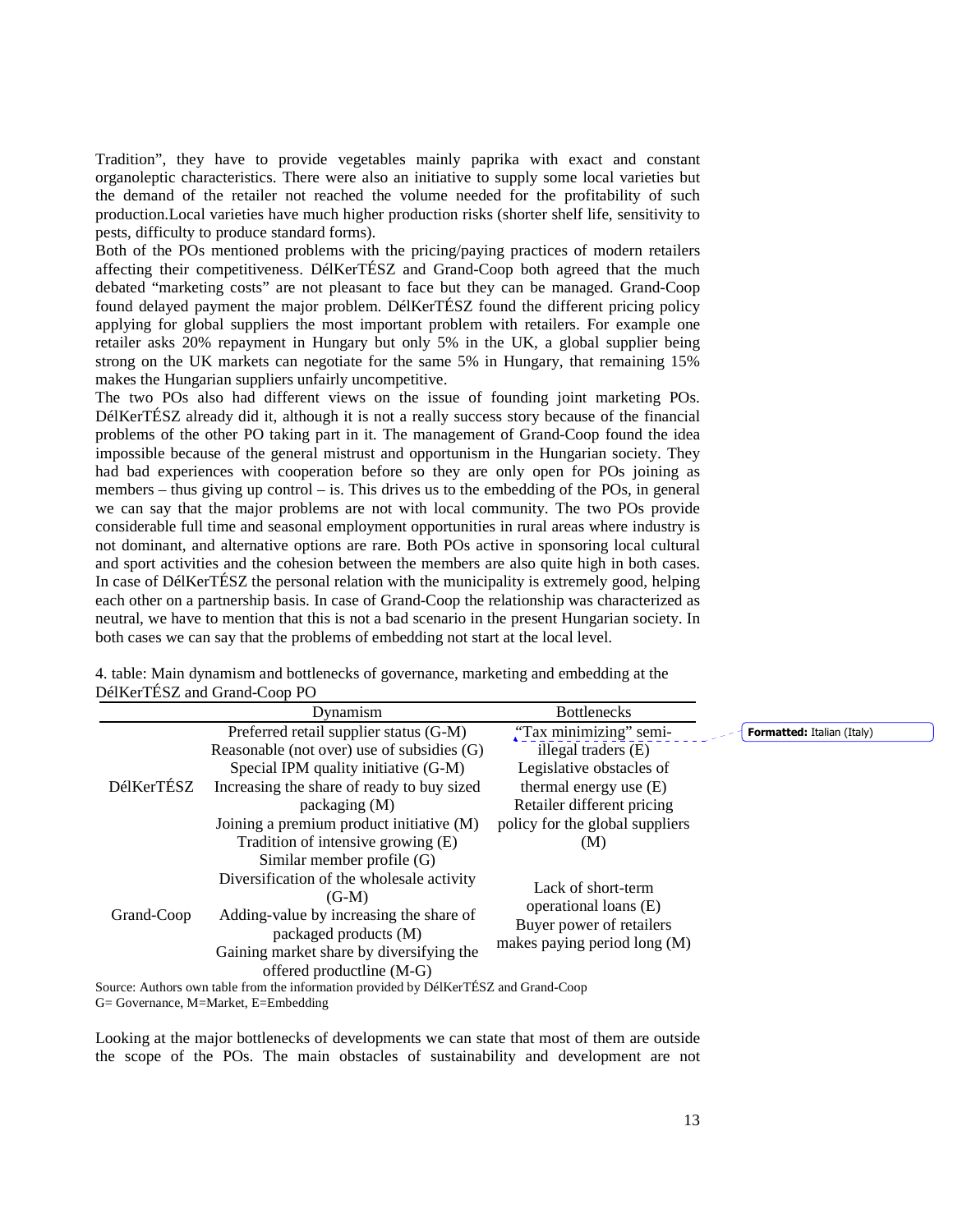governance or marketing problems but embedding issues in the form of unfavourable economic, social or even legistlative conditions (4. table).

In case of DélKerTÉSZ the first obstacle of sustainability is the strong presence of semiillegal "tax minimizing" domestic and export buyers, at average they have a share of around 20% from the fresh fruit and vegetable market, but in their production region at certain time periods and products it jumps up to 60-70%. It is hard to compete with these buyers for the faith of their producers, because avoiding VAT means 20% price difference, so the PO has to fight for about as much retailer price premium. They try to do this with the value added services of grading, packaging and special IPM quality. The second and even more threating issue is the legistlative obstacles of thermal energy use, by defining it as a renewable energy source thus making back pumping of the water compulsory. This technology has high cost implications both to implement and to maintain, especially where already existing old wells provide the thermal water. According to the PO the possibility to apply for subsidy in case of developing the new, legistlatively compatible technology is not a real solution because the cost of the new system makes the whole production method unprofitable and uncompetitive. The tolerance period expires for the old thermal water technology in 2011 and there is no real solution of the problem in sight.

In case of Grand-Coop the major obstacle of development and sustainability is the present economic crisis making short term pre-financing of everyday operation almost impossible. The heavy mortgage on the distribution centre also does not help findig banking partners. Public support in the form of bank guarantee or subsidised loans would be the best solution but at the present economic situation opening additional financial sources for POs is not probable.

#### **Some sustainability implications and the intended extension of research**

The analysis of the governance, marketing and embedding of DélKerTÉSZ and Grand-Coop showed distinctive differences in the strategy they followed in their development. Both strategies seem to be viable providing sustainability for the POs. In case of DélKerTÉSZ the main driver is the governance and marketing based value chain partnership, allowing for quality innovation. In case of Grand-Coop the main driver is an extended wholesaler market activity which allows for the much required flexibility but only viable with professional and quite similar members. In both cases the major obstacles and threats come from embedding and not the local but the general economic and legistlative situation. At first it appears to be good news: because these conditions can be changed by administrative and legal tools. At the second glance it is the worst possible scenario because these problems are mainly deeply embedded in our present society not possible to change without the general recovery of our morals and that's not an objective for tomorrow.

In 2010 we would very much like to extend our research to all of the operating POs in Hungary, making it possible to create PO clusters with tipical success and failure factors. Our long term aim is to develope our results into a good practices handbook with emphasis on warning signals at the critical development stages.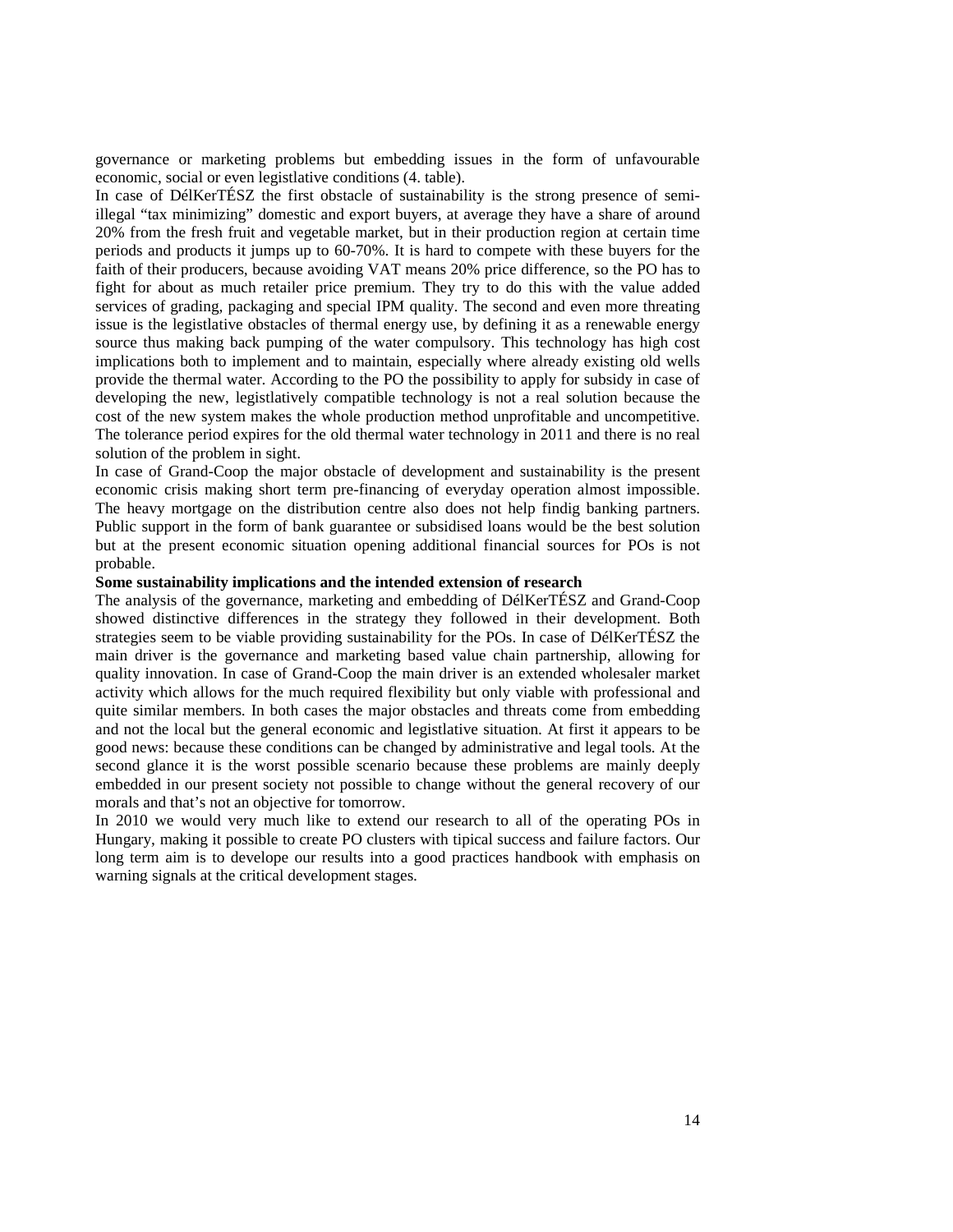#### **References**

Berdegué, J.A. – Peppelenbos, J. Bienabe, E. [2005]: Keys to Inclusion of Small-Scale Producers in Dynamic Markets A method for the analysis of innovative practice in connecting smallholder producers with dynamic supply chains, Resource Paper for Component 2, Regoverning Markets, p.29

Dannenberg, P. [2006]: The importance of Agrarian Clusters and Chains in Rural Areas examples from Poland and Germany, at the Workshop "Industrial Upgrading, Offshore Production and Labor" At the Social Science Research Institute (SSRI) Duke University November 9-10, 2006, p13

Dudás, Gy. [2009]: A termelői értékesítő szervezetek (TÉSZ) lehetőségei a zöldség-gyümölcs ágazat koordinálásában, PhD Thesis, Gödöllő, p.120

Dunn, E. [2005]: Knowledge and Practice Task Order Lexicon, microNOTE # 6AMAP BDS, USAID, p.5

Gereffi, G. Humphrey, J. Sturgeon, T. [2005]: The governance of global value chains Review of International Political Economy 12:1 February 2005: 78–104

Humphrey, J. [2005]: Producers Consumers Shaping Value Chains for Development: Global Value Chains in Agribusiness, Eschborn, p.70

Juhász, A. – Stauder, M. [2005]: Hungarian food retailing: concentration, polarisation and a new entrant, Paper presented at the IAMO Forum 2005, "How effective is the invisible hand? Agricultural and Food Markets in Central and Eastern Europe?", 16 – 18 June 2005, Halle (Saale), Germany

Kaplinsky, R. Morris, M. [2001]: A handbook for value chain research, Prepared for the IDRC, p.113

Kartali, J. (ed.) – Györe, D. — Juhász, A. — Kőnig, G. — Kürthy, Gy. – Kürti, A. — Stauder, M. [2009]: A hazai élelmiszer-kiskereskedelem struktúrája, különös tekintettel a kistermelők értékesítési lehetőségeire, Agrárgazdasági Tanulmányok, AKI, Budapest, p.140

Roduner, D. Gerrits, A.[2006]: The role of donors in Value Chain Interventions Compilation of insights of the online debate Value Chains in Rural Development (VCRD) Up to February 2006, SDC, February 2006

Wiskerke, H. [2002]: Marketing Sustainable Agriculture: An analysis of the potential role of new food supply chains in sustainable rural development, Quality of life and management of living resources, Sus-chain, Qlk5-ct-2002-01349, Final report, The fifth framework programme 1998-2002, p.113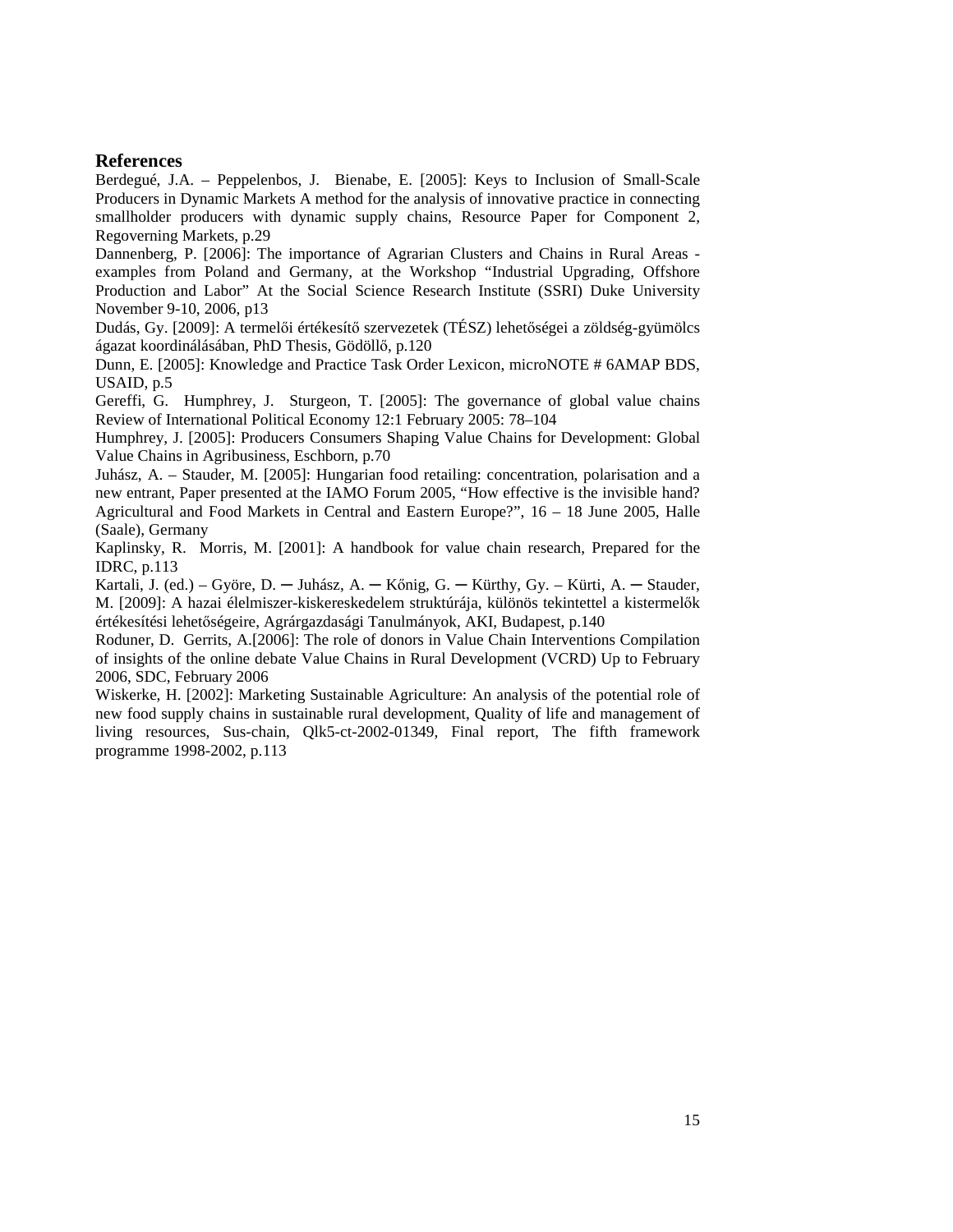### **Annex**

1. annex: The development timeline (innovation history) of Dél-Kertész PO

| Time   | Development            | Type      | The supply chain motive       | Type    | Public  | Credit      |
|--------|------------------------|-----------|-------------------------------|---------|---------|-------------|
|        |                        |           |                               |         | support | (Y/N)       |
|        |                        |           |                               |         | (Y/N)   |             |
| End of | Forming of PO          | LC        | EU accession and the          | MD,SP   | Y       | N           |
| 2002   |                        |           | favourable subsidy program    |         |         |             |
| End of | Buying the             | TR,       | It was possible to use        | SP, PI  | Y       | Y(paid      |
| 2003   | distribution center of | ST,       | subsidies for it and renting  |         |         | back)       |
|        | the PO                 | PQ        | of the center was not cost    |         |         |             |
|        |                        |           | increasing                    |         |         |             |
| 2003-  | Forming and            | PQ        | Ever increasing quality       | PI, RR  | N       | N           |
|        | maintaining            |           | requirements and cost         |         |         |             |
|        | vegetable consultant   |           | decreasing possibility        |         |         |             |
|        | groups. Detailed       |           |                               |         |         |             |
|        | technology             |           |                               |         |         |             |
|        | manuscripts. From      |           |                               |         |         |             |
|        | 2007 6 part-time       |           |                               |         |         |             |
|        | advisor                |           |                               |         |         |             |
| 2004   | <b>EUREPGAP</b>        | FS        | Retailer requirement          | MP,     | Y       | $\mathbf N$ |
|        | certification          |           | (export) it was essential for | RR      |         |             |
|        |                        |           | increasing the export         |         |         |             |
|        |                        |           | potential                     |         |         |             |
| 2005   | Enlargment of the      | PV,       | Production coordination of    | MP, SP  | Y       | Y(paid      |
|        | ULO capacity           | <b>ST</b> | the PO outgrow the            |         |         | back)       |
|        |                        |           | capacity of the fromer ULO    |         |         |             |
|        |                        |           | storage                       |         |         |             |
| 2005-  | Improvemet of the      | PQ,       | To increase the share of      | MP,     | Y       | X (paid     |
| 2009   | grading and            | MA        | ready to sell packed goods    | RR      |         | back)       |
|        | packaging technology   |           | for the requirement of the    |         |         |             |
|        |                        |           | retailers                     |         |         |             |
| 2005   | Development of         | PQ,       | Export market (especially     | MP,     |         |             |
|        | detailed IPM           | FS,       | German retailers)             | RR, PI  |         |             |
|        | technologies and POs   | EP        | requirement, and a product    |         |         |             |
|        | own consultants        |           | differentiation option        |         |         |             |
|        | provide help in the    |           |                               |         |         |             |
|        | adaptation period      |           |                               |         |         |             |
| 2006-  | Complete               | FS,       | Retailer and export market    | RR, PI, | Y       |             |
| 2007   | automatization of the  | IT        | requirement, legal            | RC      |         |             |
|        | traceability system,   |           | requirement from 2006         |         |         |             |
|        | using a barcode-       |           |                               |         |         |             |
|        | based technology       |           |                               |         |         |             |
| 2008   | Join the "Taste and    | PQ        | It is a rare possibility to   | MP, PI  |         |             |
|        | Tradition" regional    |           | have experience in a          |         |         |             |
|        | product line of a      |           | premium product category,     |         |         |             |
|        | retailer               |           | the retailer would also       |         |         |             |
|        |                        |           | demand local varieties, but   |         |         |             |
|        |                        |           | the present sales volume is   |         |         |             |
|        |                        |           | not enough for further        |         |         |             |
|        |                        |           | production development        |         |         |             |

Development types: PQ=Product Quality, PV=Product Volume, TR=Transport, ST=Storage, MA= Marketing, FS=Food Safety, IT=Informathics, EP=Environment Protection, LC=Legal form change

Motive types: MD=Market Difficulty; MP=Market Potential; SP=Subsidy Potential; RC=Regulation Changes;

RR=Retail partner Requirements; PI=Profitability Improvement; PR=Personal Reason